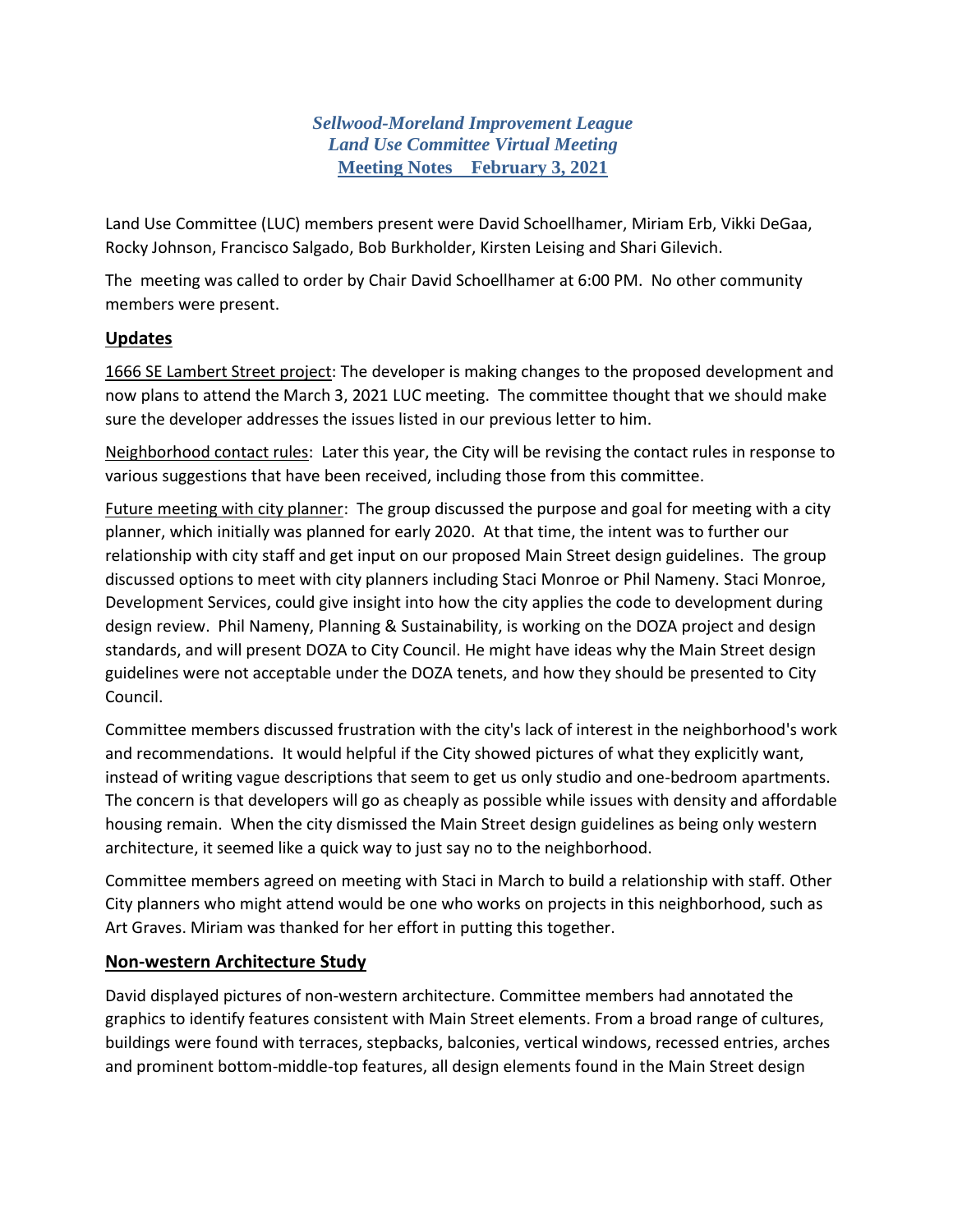guidelines. These images with descriptions form an excellent base to dispute what had been said when the Main Street design guidelines were presented to the Planning Commission.

The decision was to send our report and annotated pictures to Paul Nameny before the Feb. 15th Southeast Uplift meeting as it might be possible to discuss our ideas with him then. This document also will be sent to City Council with SMILE's written testimony. Bob Burkholder said that the SMILE Board did not need to approve as long as our original document is referred to. Any additional photos can be sent to David.

## **Design Overlay Zone Amendments (DOZA)**

The City Council hearing on DOZA has not been set, but the DOZA Recommended Draft is available. The Land Use Committee (LUC) can review this document and focus comments on Community Design Standards, CDS, as they apply to so much development in the neighborhood. It was decided that LUC members will re-group into four subcommittees to review. A subcommittee will have the previous table of standards and our comments about the standards, and the new standards table from the Recommended Draft. The task is to compare the two tables and suggest changes to our testimony about the new standards for our testimony to City Council. Each subcommittee may want to prioritize what it wants to incorporate into DOZA.

It was noted that the City changed DOZA's four original tenets (Site Planning; Building Massing; Street Frontage; Facades - Q/R & PR) into three tenets (Quality & Resilience; Context; Public Realm). Our comments to the Planning Commission were based on the three tenets, so new comments will be easy to track.

Two other items were in our original testimony: for the previous R2 zone -- now RM1 -- the City did not test the development potential on a 5,000 square foot lot as we requested. Also, one of the design standards was found to be automatically satisfied by the base zoning code or the City never tested it. David will see if the city responded to our earlier testimony on these topics. The committee agreed to this process, and he will email materials to committee members.

The committee discussed the need for advocacy to prepare for the City Council hearing because this hearing likely is our only chance for input and to get our guidelines in some form into City code. We want specific features, such as recessed windows, to be in the CDS as optional standards, and, where the City has designated the Main Street Overlay, we're asking that at least one of the standards that we've advocated be required. The thought is that if the City hears from enough people advocating for these options, they'll probably support the ideas. A volunteer to lead an advocacy effort is needed to get people to testify and pitch it when we meet with council members. It was discussed to use the email list of people who were involved with the Main Street design guidelines project and the ListServe to find this volunteer.

The committee discussed working with other neighborhoods to testify about community standards to have a bigger impact, though it was thought that testimony would be more impactful if each neighborhood sent people to testify rather than having one person testify for numerous neighborhoods. SMILE can advocate for itself about the Community Design Standards while others